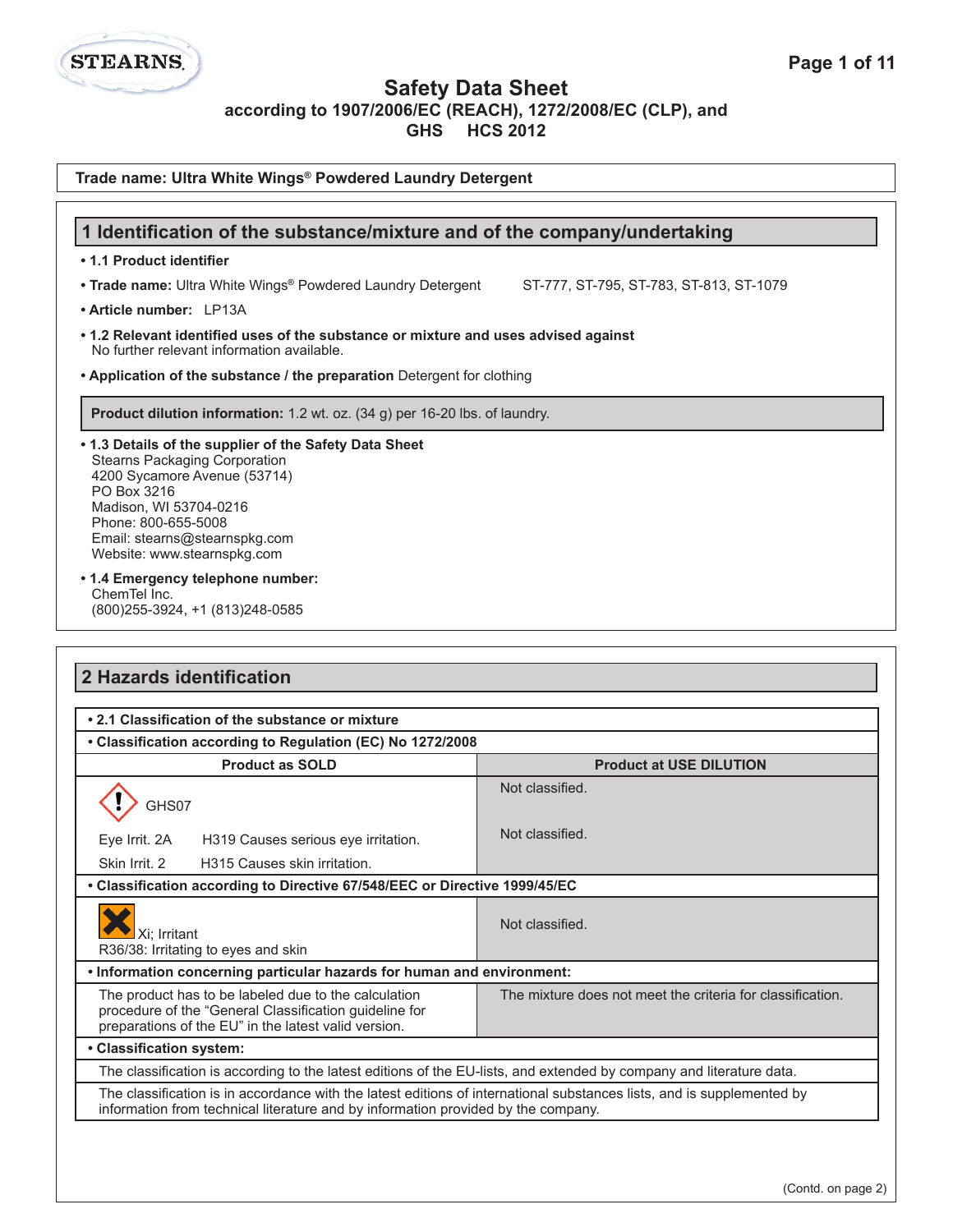|                                                                                                                                                                                                                                                                                                                                                                                                                                                                                                                                                         | (Contd. from page 1)                                                                                                                                                    |
|---------------------------------------------------------------------------------------------------------------------------------------------------------------------------------------------------------------------------------------------------------------------------------------------------------------------------------------------------------------------------------------------------------------------------------------------------------------------------------------------------------------------------------------------------------|-------------------------------------------------------------------------------------------------------------------------------------------------------------------------|
| • 2.2 Label elements                                                                                                                                                                                                                                                                                                                                                                                                                                                                                                                                    |                                                                                                                                                                         |
| • Labeling according to Regulation (EC) No 1272/2008                                                                                                                                                                                                                                                                                                                                                                                                                                                                                                    |                                                                                                                                                                         |
| <b>Product as SOLD</b>                                                                                                                                                                                                                                                                                                                                                                                                                                                                                                                                  | <b>Product at USE DILUTION</b>                                                                                                                                          |
| The product is classified and labeled according to the CLP<br>regulation.                                                                                                                                                                                                                                                                                                                                                                                                                                                                               | The mixture does not meet the criteria for classification.                                                                                                              |
| • Hazard pictograms                                                                                                                                                                                                                                                                                                                                                                                                                                                                                                                                     |                                                                                                                                                                         |
| GHS07                                                                                                                                                                                                                                                                                                                                                                                                                                                                                                                                                   | <b>None</b>                                                                                                                                                             |
| · Signal word Warning                                                                                                                                                                                                                                                                                                                                                                                                                                                                                                                                   | No signal word.                                                                                                                                                         |
| • Hazard-determining components of labelling:                                                                                                                                                                                                                                                                                                                                                                                                                                                                                                           |                                                                                                                                                                         |
| disodium metasilicate                                                                                                                                                                                                                                                                                                                                                                                                                                                                                                                                   | Not applicable.                                                                                                                                                         |
| • Hazard statements                                                                                                                                                                                                                                                                                                                                                                                                                                                                                                                                     |                                                                                                                                                                         |
| H315 Causes skin irritation.<br>H319 Causes serious eye irritation.                                                                                                                                                                                                                                                                                                                                                                                                                                                                                     | Not applicable.                                                                                                                                                         |
| • Precautionary statements                                                                                                                                                                                                                                                                                                                                                                                                                                                                                                                              |                                                                                                                                                                         |
| P102 Keep out of reach of children.<br>P280 Wear protective gloves / eye protection.<br>P264 Wash hands thoroughly after handling.<br>P305+P351+P338 +P337+313 IF IN EYES: Rinse<br>cautiously with water for several minutes. Remove<br>contact lenses if present and easy to do. Continue<br>rinsing. If eye irritation persists: Get medical attention.<br>P302+P352+P362+P332+P313 IF ON SKIN: Wash with<br>plenty of soap and water. Take off contaminated<br>clothing and wash before reuse. If skin irritation<br>occurs: Get medical attention. | Keep out of reach of children.<br>Unused product or its solutions may be poured down the<br>drain. Never pour unused product or its solutions down an<br>outdoor drain, |

| 3 Composition/information on ingredients                         |                                                                                |        |
|------------------------------------------------------------------|--------------------------------------------------------------------------------|--------|
| • 3.2 Mixtures                                                   | . Description: Mixture of substances listed below with nonhazardous additions. |        |
| • Dangerous components:                                          |                                                                                |        |
| CAS: 497-19-8<br>EINECS: 207-838-8<br>Index number: 011-005-00-2 | Sodium Carbonate<br>$X$ Xi R36<br>Eye Irrit. 2A, H319                          | 25-50% |
| <b>CAS: Proprietary</b>                                          | <b>Proprietary Surfactant</b><br>Eye Dam./Eye Irrit. 2B                        | < 10%  |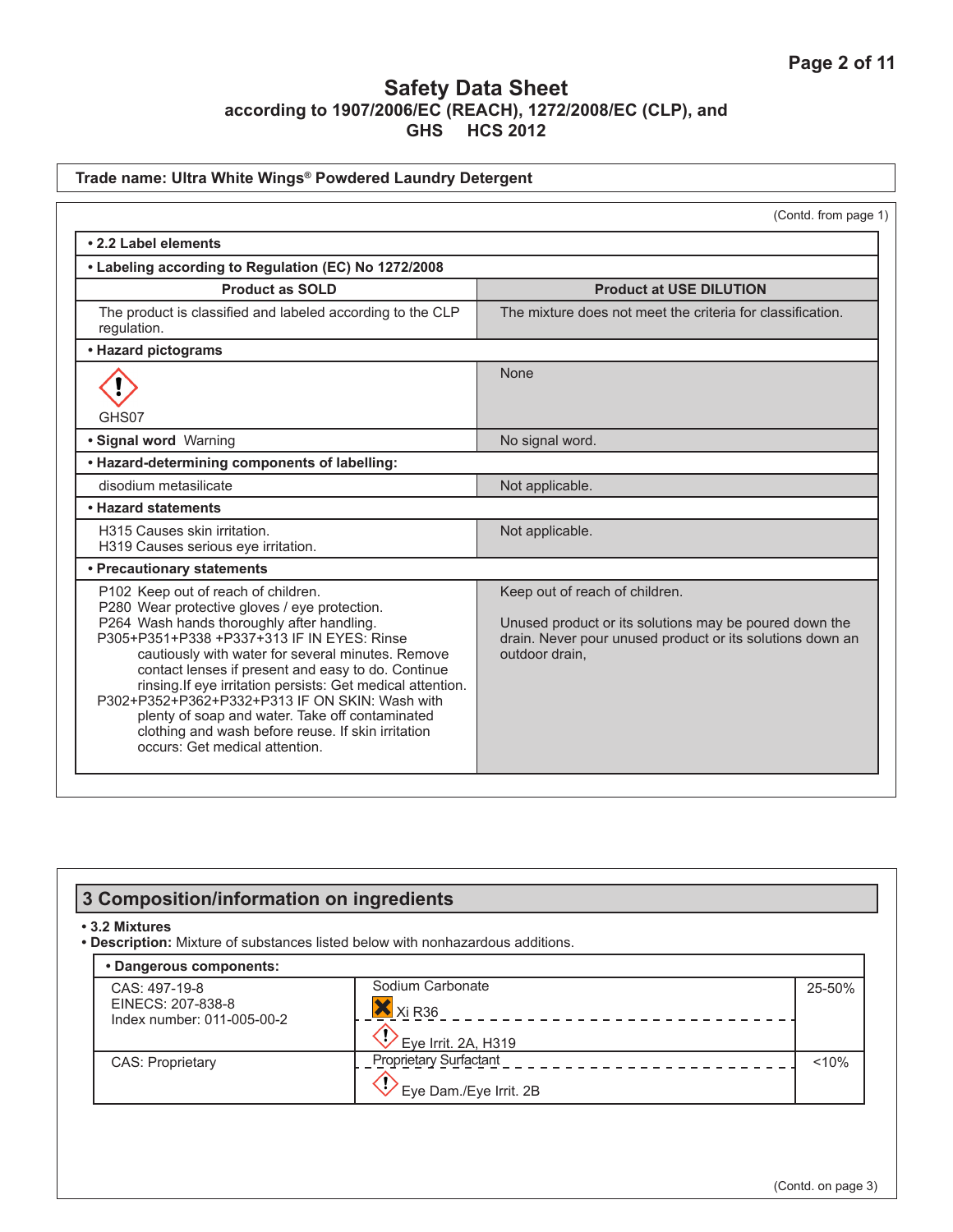| Trade name: Ultra White Wings® Powdered Laundry Detergent |                                                                                                                             |                      |
|-----------------------------------------------------------|-----------------------------------------------------------------------------------------------------------------------------|----------------------|
|                                                           |                                                                                                                             | (Contd. from page 2) |
| CAS: 1318-02-1                                            | Zeolite<br><b>X</b> Xn R20/21; X Xi R37                                                                                     | < 10%                |
| CAS: 6834-92-0<br>EINECS: 229-912-9                       | Acute Tox. 4, H312; Acute Tox. 4, H332; STOT SE 3, H335<br>disodium metasilicate<br>$E$ <sup>2</sup> C R34; $\times$ Xi R37 | $<$ 3%               |
| Index number: 014-010-00-8                                | Skin Corr. 1B, H314, Eye Dam. 1, H318<br>STOT SE 3, H335, Acute Tox., Oral, 4 H302                                          |                      |

# **4 First-aid measures**

| . 4.1 Description of first aid measures                                                                                                       |                                                                                                                          |  |
|-----------------------------------------------------------------------------------------------------------------------------------------------|--------------------------------------------------------------------------------------------------------------------------|--|
| <b>Product as SOLD</b>                                                                                                                        | <b>Product at USE DILUTION</b>                                                                                           |  |
| • General information: No special measures required.                                                                                          | No special measures required.                                                                                            |  |
| • After inhalation: Supply fresh air; consult doctor in case of<br>complaints.                                                                | No special measures required. Treat symptomatically.                                                                     |  |
| • After skin contact:<br>Immediately rinse with water.<br>If skin irritation continues, consult a doctor.                                     | No known effect after skin contact. Rinse with water for a<br>few minutes.                                               |  |
| • After eye contact:<br>Remove contact lenses if worn.<br>Rinse opened eye for several minutes under running water.<br>Then consult a doctor. | No known effect after eye contact. Rinse with water for a<br>few minutes. If irritation persists, get medical attention. |  |
| • After swallowing:<br>Rinse out mouth and then drink plenty of water.<br>Do not induce vomiting; call for medical help immediately.          | Get medical attention if symptoms occur.                                                                                 |  |
| . 4.2 Most important symptoms and effects, both acute<br>and delayed<br>Cramp<br>Nausea<br>Thirst<br>Coughing                                 | No known effects.                                                                                                        |  |
| . Hazards No further relevant information available.                                                                                          | No known effects.                                                                                                        |  |
| . 4.3 Indication of any immediate medical attention and special treatment needed                                                              |                                                                                                                          |  |
| Treat skin and mucous membrane with antihistamine and<br>corticoid preparations.                                                              | Treat symptomatically.                                                                                                   |  |
| In cases of irritation to the lungs, initial treatment with<br>cortical steroid inhalants.                                                    |                                                                                                                          |  |
| Medical supervision for at least 48 hours.                                                                                                    |                                                                                                                          |  |
| If swallowed, gastric irrigation.                                                                                                             |                                                                                                                          |  |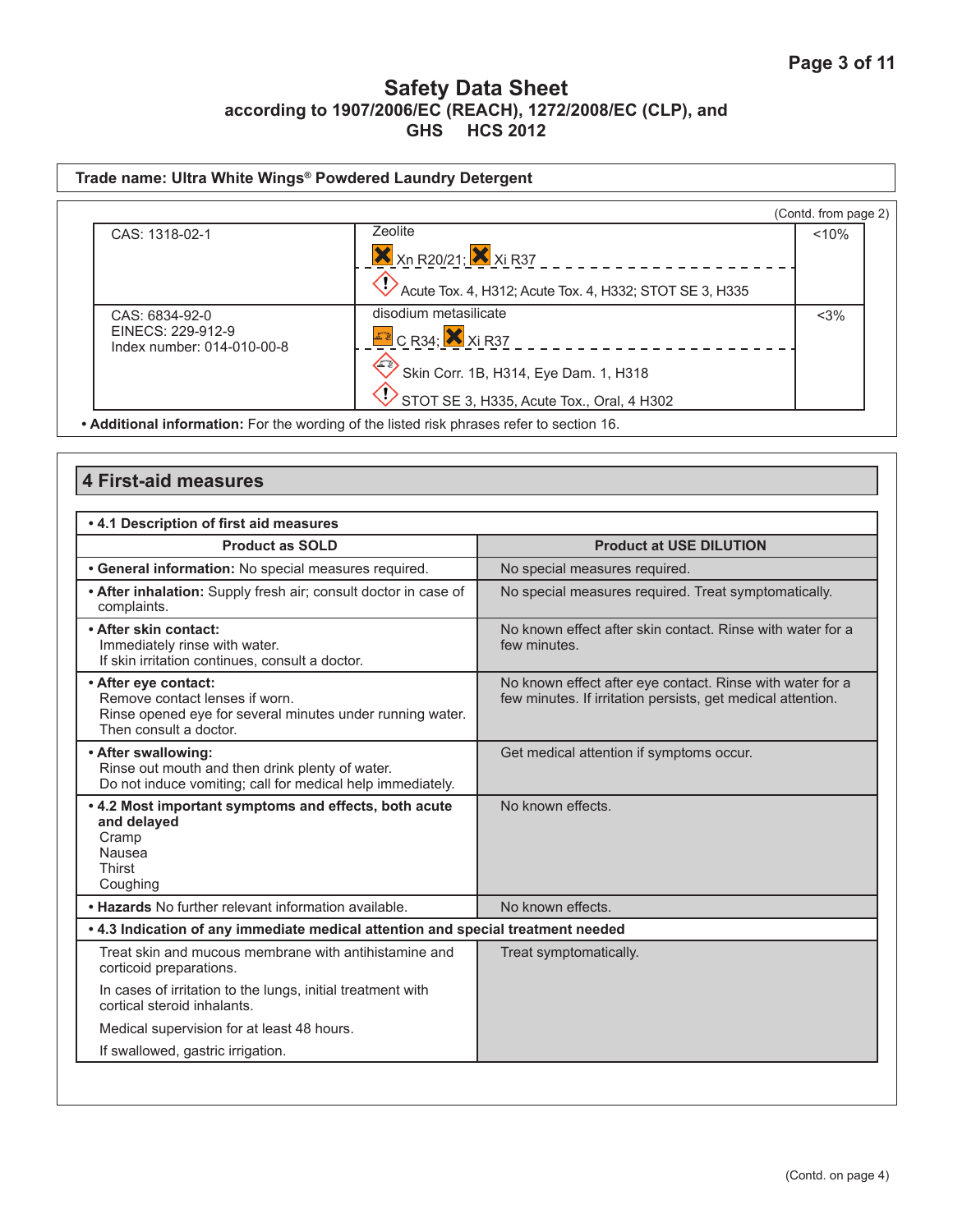#### **Trade name: Ultra White Wings® Powdered Laundry Detergent**

(Contd. from page 3)

### **5 Fire-fighting measures**

- **5.1 Extinguishing media**
- **Suitable extinguishing agents:**
- CO2, powder or water spray. Fight larger fires with water spray or alcohol resistant foam.
- **For safety reasons unsuitable extinguishing agents:** None.
- **5.2 Special hazards arising from the substance or mixture** No further relevant information available.
- **5.3 Advice for firefighters**
- **Protective equipment:** Wear self-contained respiratory protective device. Wear fully protective suit.
- **Additional information** No further relevant information available.

### **6 Accidental release measures**

| .6.1 Personal precautions, protective equipment and emergency procedures                                                                                          |                                                                                                                                                                     |  |
|-------------------------------------------------------------------------------------------------------------------------------------------------------------------|---------------------------------------------------------------------------------------------------------------------------------------------------------------------|--|
| <b>Product as SOLD</b>                                                                                                                                            | <b>Product at USE DILUTION</b>                                                                                                                                      |  |
| Ensure adequate ventilation                                                                                                                                       | Use personal protective equipment as required.                                                                                                                      |  |
| Product forms slippery surface when combined with water.                                                                                                          |                                                                                                                                                                     |  |
| • 6.2 Environmental precautions:                                                                                                                                  |                                                                                                                                                                     |  |
| No special measures required.                                                                                                                                     | Avoid contact of large amounts of spilled material and run off<br>with soil and surface waterways.                                                                  |  |
| .6.3 Methods and material for containment and cleaning up:                                                                                                        |                                                                                                                                                                     |  |
| Pick up mechanically.<br>Send for recovery or disposal in suitable receptacles.<br>Clean the affected area carefully; suitable cleaners are:<br>Warm water        | Large Spills: Flush area with water. Prevent entry into water-<br>ways.<br>Small Spills: Wipe up with absorbent material.                                           |  |
| • 6.4 Reference to other sections                                                                                                                                 |                                                                                                                                                                     |  |
| See Section 7 for information on safe handling.<br>See Section 8 for information on personal protection<br>equipment.<br>See Section 13 for disposal information. | See Section 7 for information on safe handling.<br>See Section 8 for information on personal protection equip-<br>ment.<br>See Section 13 for disposal information. |  |

## **7 Handling and storage**

| • 7.1 Precautions for safe handling                                                         |                                |  |
|---------------------------------------------------------------------------------------------|--------------------------------|--|
| <b>Product as SOLD</b>                                                                      | <b>Product at USE DILUTION</b> |  |
| Prevent formation of dust.<br>Any unavoidable deposit of dust must be regularly<br>removed. | No special measures required.  |  |
| . Information about fire - and explosion protection:                                        |                                |  |
| No special measures required.                                                               | No special measures required.  |  |
| .7.2 Conditions for safe storage, including any incompatibilities                           |                                |  |
| • Storage:                                                                                  |                                |  |
| • Requirements to be met by storerooms and receptacles:                                     |                                |  |
| Protect from humidity and water.<br>Store in a cool location.                               | Keep out of reach of children. |  |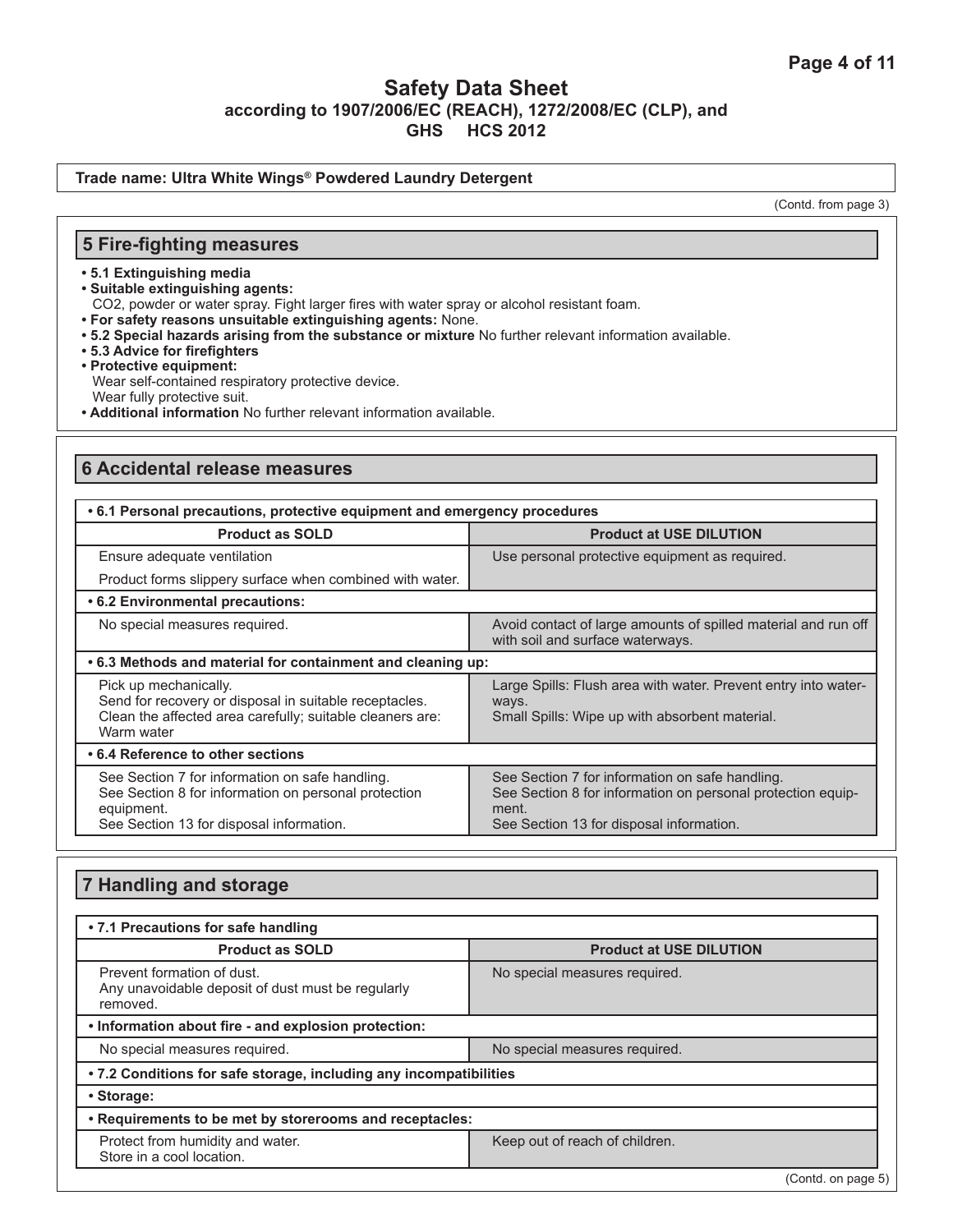| Trade name: Ultra White Wings® Powdered Laundry Detergent                                                                                                                                                                                                                                                                            |                                                                              |  |
|--------------------------------------------------------------------------------------------------------------------------------------------------------------------------------------------------------------------------------------------------------------------------------------------------------------------------------------|------------------------------------------------------------------------------|--|
|                                                                                                                                                                                                                                                                                                                                      | (Contd. from page 4)                                                         |  |
| <b>Product as SOLD</b>                                                                                                                                                                                                                                                                                                               | <b>Product at USE DILUTION</b>                                               |  |
| . Information about storage in one common storage facility:                                                                                                                                                                                                                                                                          |                                                                              |  |
| Do not store together with acids.<br>Store away from foodstuffs.<br>Store away from oxidizing agents.                                                                                                                                                                                                                                | No storage precautions necessary.                                            |  |
| • Further information about storage conditions:                                                                                                                                                                                                                                                                                      |                                                                              |  |
| Store in cool, dry conditions in well sealed receptacles.<br>Protect from humidity and water.<br>Store in dry conditions.<br>Keep container tightly sealed.<br>Protect from freezing.                                                                                                                                                | No storage precautions necessary.                                            |  |
| . 7.3 Specific end use(s) No further relevant information available.                                                                                                                                                                                                                                                                 |                                                                              |  |
| 8 Exposure controls/personal protection<br>. Additional information about design of technical facilities: No further data; see item 7.                                                                                                                                                                                               |                                                                              |  |
| <b>Product as SOLD</b>                                                                                                                                                                                                                                                                                                               | <b>Product at USE DILUTION</b>                                               |  |
| • 8.1 Control parameters                                                                                                                                                                                                                                                                                                             |                                                                              |  |
| . Ingredients with limit values that require monitoring at the workplace:                                                                                                                                                                                                                                                            |                                                                              |  |
| • <b>DNELs</b> No further relevant information available.<br>• PNECs No further relevant information available.<br>. Additional information: The lists valid during the making were used as basis.<br>• 8.2 Exposure controls                                                                                                        |                                                                              |  |
| · Personal protective equipment:                                                                                                                                                                                                                                                                                                     |                                                                              |  |
| • General protective and hygienic measures:                                                                                                                                                                                                                                                                                          |                                                                              |  |
| The usual precautionary measures are to be adhered to<br>when handling chemicals.<br>Keep away from foodstuffs, beverages and feed.<br>Immediately remove all soiled and contaminated clothing.<br>Wash hands before breaks and at the end of work.<br>Avoid contact with the eyes and skin.                                         | Not required under normal conditions of use.                                 |  |
| • Respiratory protection:                                                                                                                                                                                                                                                                                                            |                                                                              |  |
| Not required under normal conditions of use.<br>Use suitable respiratory protective device in case of<br>insufficient ventilation.<br>Use suitable respiratory protective device when high<br>concentrations are present.                                                                                                            | A respirator is not required under normal and intended<br>conditions of use. |  |
| • Protection of hands:                                                                                                                                                                                                                                                                                                               |                                                                              |  |
| Protective gloves<br>The glove material has to be impermeable and resistant to<br>the product/ the substance/ the preparation.<br>Due to missing tests no recommendation to the glove<br>material can be given for the product/ the<br>preparation/ the chemical mixture.<br>Selection of the glove material on consideration of the | No protective equipment is needed under normal conditions.                   |  |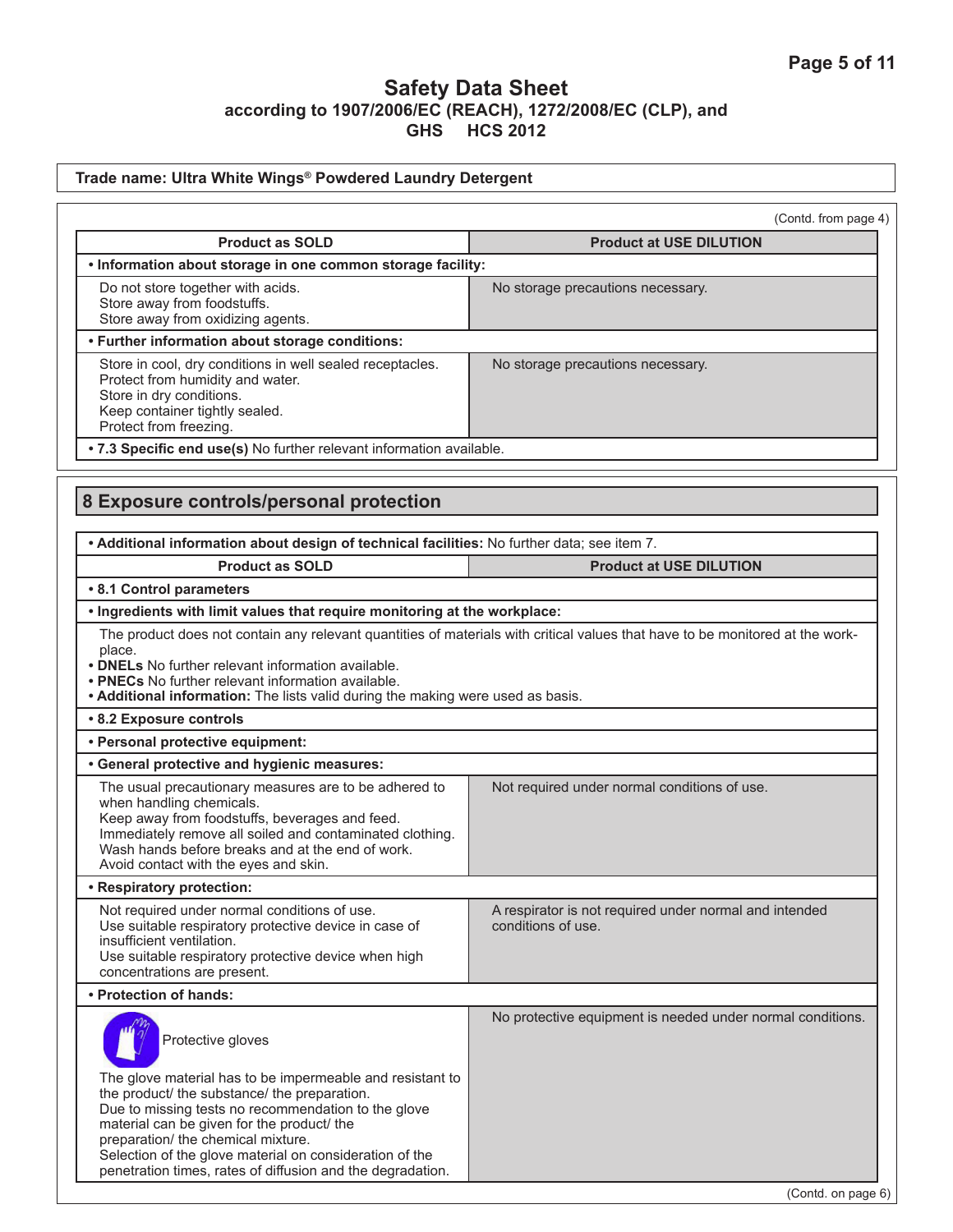## **Trade name: Ultra White Wings® Powdered Laundry Detergent**

(Contd. from page 5)

| <b>Product as SOLD</b>                                                                                                                                                                                                                                                                                                                                                 | <b>Product at USE DILUTION</b>                                                          |  |
|------------------------------------------------------------------------------------------------------------------------------------------------------------------------------------------------------------------------------------------------------------------------------------------------------------------------------------------------------------------------|-----------------------------------------------------------------------------------------|--|
| • Material of gloves                                                                                                                                                                                                                                                                                                                                                   |                                                                                         |  |
| The selection of the suitable gloves does not only depend<br>on the material, but also on further marks of<br>quality and varies from manufacturer to manufacturer. As<br>the product is a preparation of several<br>substances, the resistance of the glove material can not be<br>calculated in advance and has therefore to be<br>checked prior to the application. | No protective equipment is needed under normal<br>conditions.                           |  |
| • Penetration time of glove material                                                                                                                                                                                                                                                                                                                                   |                                                                                         |  |
| The exact break through time has to be found out by the<br>manufacturer of the protective gloves and has to<br>be observed.                                                                                                                                                                                                                                            | No protective equipment is needed under normal<br>conditions.                           |  |
| • Eye protection:                                                                                                                                                                                                                                                                                                                                                      |                                                                                         |  |
| Safety glasses                                                                                                                                                                                                                                                                                                                                                         | No protective equipment is needed under normal<br>conditions.                           |  |
| • Body protection:                                                                                                                                                                                                                                                                                                                                                     |                                                                                         |  |
| No protective equipment is needed under normal<br>conditions.                                                                                                                                                                                                                                                                                                          | No protective equipment is needed under normal<br>conditions.                           |  |
| • Limitation and supervision of exposure into the environment                                                                                                                                                                                                                                                                                                          |                                                                                         |  |
| No further relevant information available.                                                                                                                                                                                                                                                                                                                             | No further relevant information available.                                              |  |
| • Risk management measures                                                                                                                                                                                                                                                                                                                                             |                                                                                         |  |
| See Section 7 for additional information.<br>No further relevant information available.                                                                                                                                                                                                                                                                                | See Section 7 for additional information.<br>No further relevant information available. |  |

| 9 Physical and chemical properties                                                                  |                                              |                                                                               |
|-----------------------------------------------------------------------------------------------------|----------------------------------------------|-------------------------------------------------------------------------------|
|                                                                                                     | <b>Product as SOLD</b>                       | <b>Product at USE DILUTION</b>                                                |
| • 9.1 Information on basic physical and chemical properties                                         |                                              |                                                                               |
| • General Information<br>• Appearance:<br>Form:<br>Color:<br>• Odor:<br>• Odor threshold:           | Powder<br>White<br>Citrus<br>Not determined. | Liquid<br>colorless<br>Citrus<br>Not determined.                              |
| • pH-value at 20 $°C$ :                                                                             | Not applicable.                              | 9.5-10.5 for HE machines<br>8.5-9.5 for top-loading conventional<br>machines. |
| • Change in condition<br><b>Melting point/Melting range:</b><br><b>Boiling point/Boiling range:</b> | Undetermined.<br>Undetermined.               | Not applicable.<br>100° C / 212° F                                            |
| • Flash point:                                                                                      | Not applicable.                              | Not determined.                                                               |
| • Flammability (solid, gaseous):                                                                    | Not determined.                              | Not applicable.                                                               |
| • Ignition temperature:                                                                             | Not determined.                              | Not applicable.                                                               |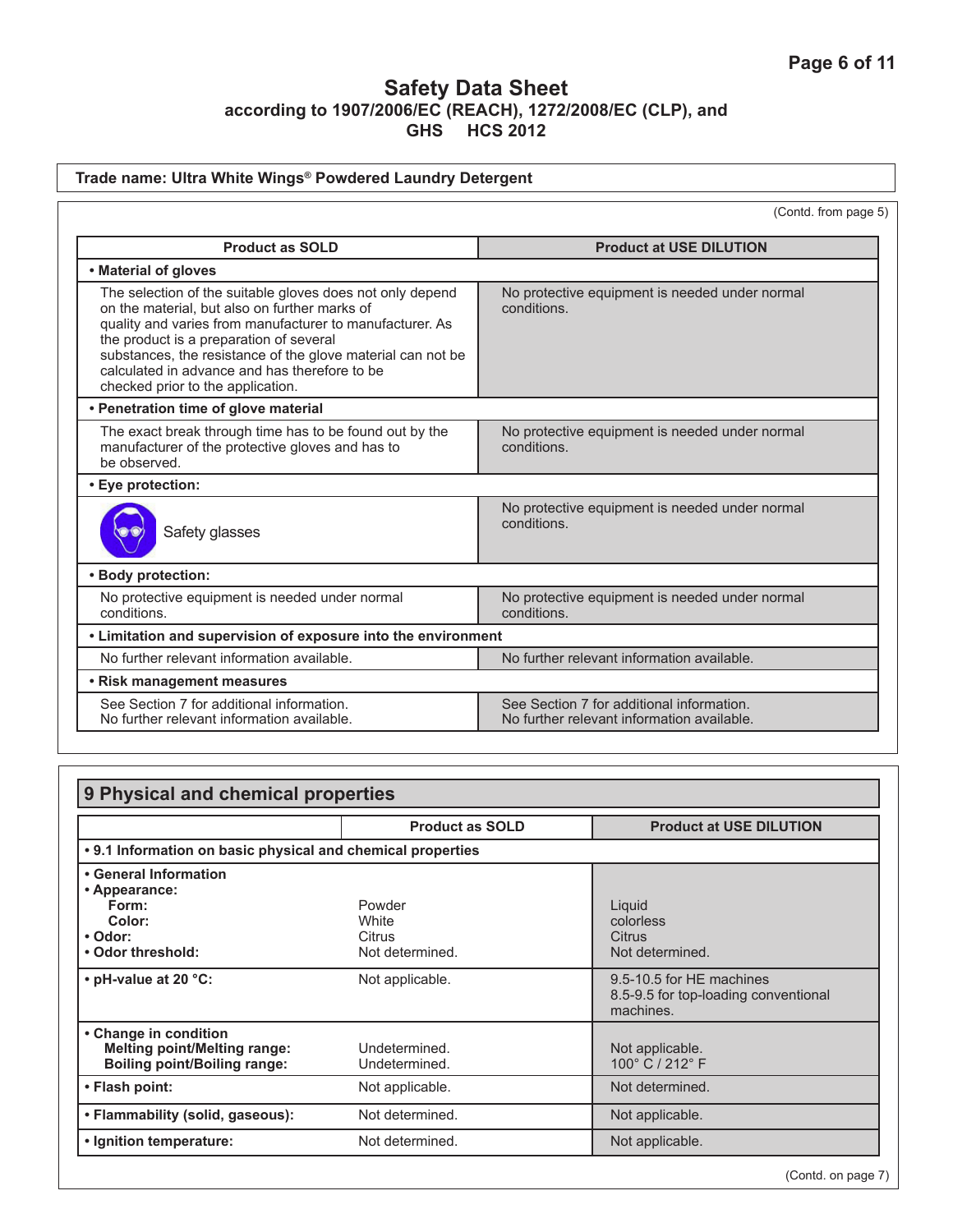### **Trade name: Ultra White Wings® Powdered Laundry Detergent**

|                                                                                    |                                                                                   | (Contd. from page 6)                                                              |
|------------------------------------------------------------------------------------|-----------------------------------------------------------------------------------|-----------------------------------------------------------------------------------|
|                                                                                    | <b>Product as SOLD</b>                                                            | <b>Product at USE DILUTION</b>                                                    |
| • Self-igniting:                                                                   | Product is not self-igniting.                                                     | Product is not self-igniting.                                                     |
| • Danger of explosion:                                                             | Product does not present an<br>explosion hazard.                                  | Product does not present an explosion<br>hazard.                                  |
| • Explosion limits:<br>Lower:<br>Upper:                                            | Not determined.<br>Not determined.                                                | Not determined.<br>Not determined.                                                |
| • Vapor pressure at 20 °C:                                                         | 23 hPa                                                                            | Not determined.                                                                   |
| • Density at 20 °C:<br>• Relative density<br>• Vapor density<br>• Evaporation rate | $1.14$ g/cm <sup>3</sup><br>Not determined.<br>Not applicable.<br>Not applicable. | $1.00$ g/cm <sup>3</sup><br>Not determined.<br>Not applicable.<br>Not applicable. |
| . Solubility in / Miscibility with water:                                          | Fully miscible.                                                                   | Complete                                                                          |
| • Partition coefficient<br>(n-octanol/water):                                      | Not determined.                                                                   | Not determined.                                                                   |
| • Viscosity:<br>Dynamic:<br>Kinematic:                                             | Not applicable.<br>Not applicable.                                                | Not determined.<br>Not determined.                                                |
| • 9.2 Other information                                                            | No further relevant information<br>available.                                     | No further relevant information available.                                        |

## **10 Stability and reactivity**

- **10.1 Reactivity** Not determined.
- **10.2 Chemical stability**
- **Thermal decomposition / conditions to be avoided:** No decomposition if used and stored according to specifications.
- **10.3 Possibility of hazardous reactions** Reacts with acids. As the product is supplied it is not capable of dust explosion; however enrichment with fine dust causes risk of dust explosion. Reacts with strong oxidizing agents. Toxic fumes may be released if heated above the decomposition point.
- **10.4 Conditions to avoid** No further relevant information available.
- **10.5 Incompatible materials:** No further relevant information available.
- **10.6 Hazardous decomposition products:** Possible in traces.

# **11 Toxicological information**

### **• 11.1 Information on toxicological effects**

| <b>Product as SOLD</b>                                                 | <b>Product at USE DILUTION</b>                           |
|------------------------------------------------------------------------|----------------------------------------------------------|
| • Acute toxicity:                                                      | Non-toxic at use-dilution.                               |
| • Primary irritant effect:                                             |                                                          |
| • on the skin: Irritant to skin and mucous membranes.                  | No adverse effects due to skin contact are expected.     |
| • on the eye: Strong irritant with the danger of severe eye<br>injury. | Direct contact with eyes may cause temporary irritation. |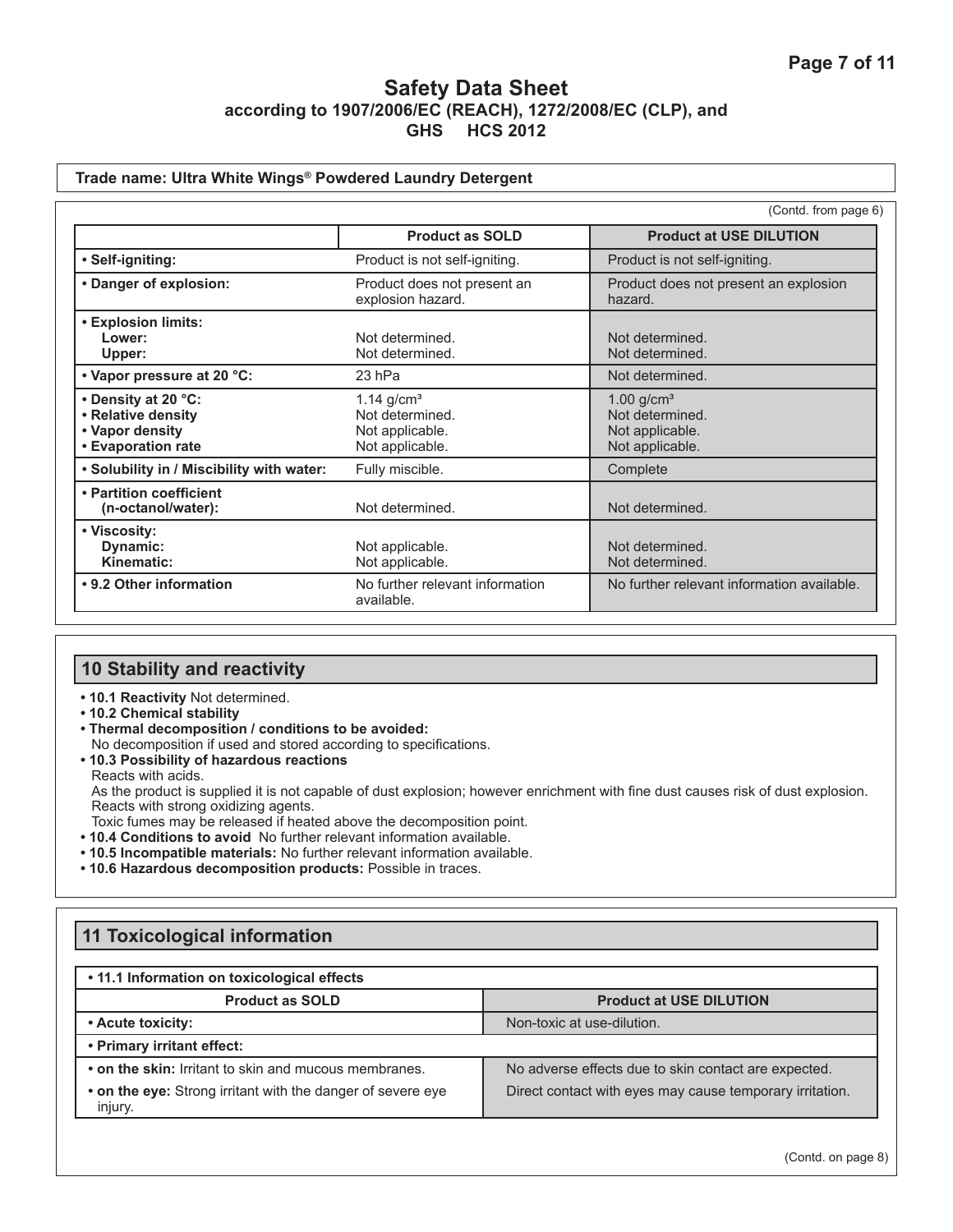#### **Trade name: Ultra White Wings® Powdered Laundry Detergent**

|                                                                                                                                                                              | (Contd. from page 7)                                                |  |
|------------------------------------------------------------------------------------------------------------------------------------------------------------------------------|---------------------------------------------------------------------|--|
| <b>Product as SOLD</b>                                                                                                                                                       | <b>Product at USE DILUTION</b>                                      |  |
| • Sensitization: No sensitizing effects known.                                                                                                                               | No sensitizing effects known.                                       |  |
| • Additional toxicological information:                                                                                                                                      |                                                                     |  |
| The product shows the following dangers according to the calculation method of the General EU<br>Classification Guidelines for Preparations as issued in the latest version: |                                                                     |  |
| Irritant                                                                                                                                                                     | Not classified<br>No known significant effects or critical hazards. |  |

### **12 Ecological information**

#### **• 12.1 Toxicity**

- **Aquatic toxicity:** No further relevant information available.
- **12.2 Persistence and degradability** No further relevant information available.
- **12.3 Bioaccumulative potential** No further relevant information available.
- **12.4 Mobility in soil** No further relevant information available.
- **Ecotoxical effects:**
- **Remark:**

After neutralization a reduction of the harming action may be recognized

Due to mechanical actions of the product (e.g. agglutinations) damages may occur

- **Additional ecological information:**
- **General notes:**

This statement was deduced from the properties of the single components.

Due to available data on eliminability/decomposition and bioaccumulation potential a prolonged damage of the environment is unlikely.

- **12.5 Results of PBT and vPvB assessment**
- **PBT:** Not applicable.
- **vPvB:** Not applicable.
- **12.6 Other adverse effects** No further relevant information available.

#### **13 Disposal considerations • 13.1 Waste treatment methods Product as SOLD Product at USE DILUTION • Recommendation** Smaller quantities can be disposed of with household waste. Small amounts may be diluted with plenty of water and washed away. Dispose of bigger amounts in accordance with Local Authority requirements. Diluted product can be flushed to sanitary sewer. Discard empty container in trash. **• Uncleaned packaging: • Recommendation:** Disposal must be made according to official regulations. Diluted product can be flushed to sanitary sewer. Discard empty container in trash. **• Recommended cleansing agents:** Water, if necessary together with cleansing agents.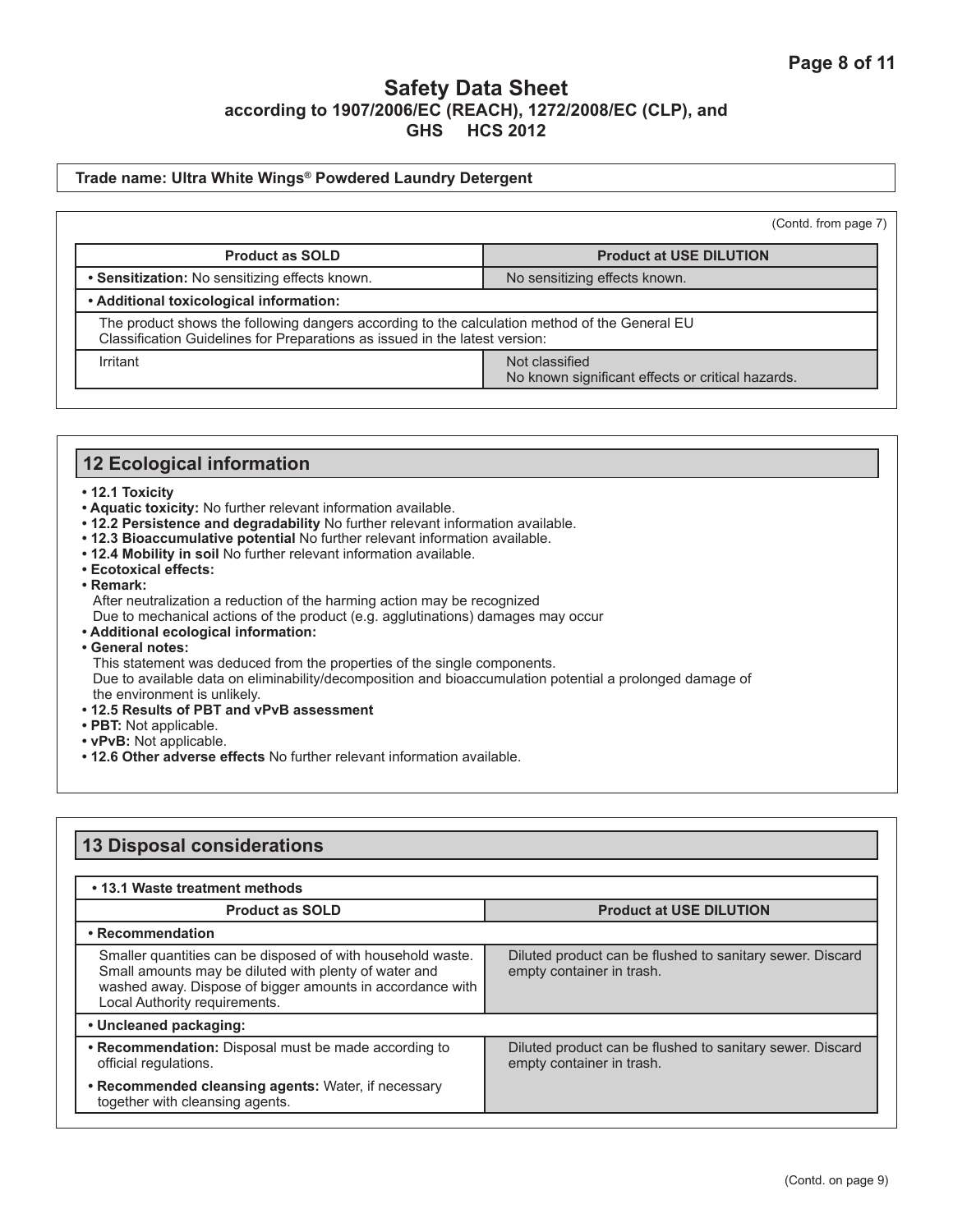### **Trade name: Ultra White Wings® Powdered Laundry Detergent**

(Contd. from page 8)

| <b>14 Transport information</b>                                                   |                                  |
|-----------------------------------------------------------------------------------|----------------------------------|
| <b>Product as SOLD</b>                                                            |                                  |
| • 14.1 UN-Number<br>• DOT, ADR, ADN, IMDG, IATA                                   | N/A                              |
| • 14.2 UN proper shipping name<br>• DOT, ADR, ADN, IMDG, IATA                     | Cleaning Compounds, NOI, powder. |
| • 14.3 Transport hazard class(es)                                                 |                                  |
| • DOT, ADR, ADN, IMDG, IATA<br>• Class                                            | N/A                              |
| • 14.4 Packing group<br>• DOT, ADR, IMDG, IATA                                    | N/A                              |
| • 14.5 Environmental hazards:<br>• Marine pollutant:                              | <b>No</b>                        |
| • 14.6 Special precautions for user                                               | Not applicable.                  |
| • 14.7 Transport in bulk according to Annex II of<br>MARPOL73/78 and the IBC Code | Not applicable.                  |
| • UN "Model Regulation":                                                          | Cleaning Compounds, NOI, powder. |
| Product at USE DILUTION Not intended for transport.                               |                                  |

## **15 Regulatory information**

**• 15.1 Safety, health and environmental regulations/legislation specific for the substance or mixture**

**• United States (USA)**

• **SARA**

| <b>Product as SOLD</b>                                        | <b>Product at USE DILUTION</b>     |  |  |  |
|---------------------------------------------------------------|------------------------------------|--|--|--|
| • Section 355 (extremely hazardous substances):               |                                    |  |  |  |
| None of the ingredients is listed.                            | Not applicable.                    |  |  |  |
| • Section 313 (Specific toxic chemical listings):             |                                    |  |  |  |
| None of the ingredients is listed.                            | None of the ingredients is listed. |  |  |  |
| • TSCA (Toxic Substances Control Act):                        |                                    |  |  |  |
| All ingredients are listed.                                   | All ingredients are listed.        |  |  |  |
| • Proposition 65 (California):                                |                                    |  |  |  |
| • Chemicals known to cause cancer:                            |                                    |  |  |  |
| None of the ingredients is listed.                            | None of the ingredients is listed. |  |  |  |
| • Chemicals known to cause reproductive toxicity for females: |                                    |  |  |  |
| None of the ingredients is listed.                            | None of the ingredients is listed. |  |  |  |
| • Chemicals known to cause reproductive toxicity for males:   |                                    |  |  |  |
| None of the ingredients is listed.                            | None of the ingredients is listed. |  |  |  |
| • Chemicals known to cause developmental toxicity:            |                                    |  |  |  |
| None of the ingredients is listed.                            | None of the ingredients is listed. |  |  |  |

(Contd. on page 10)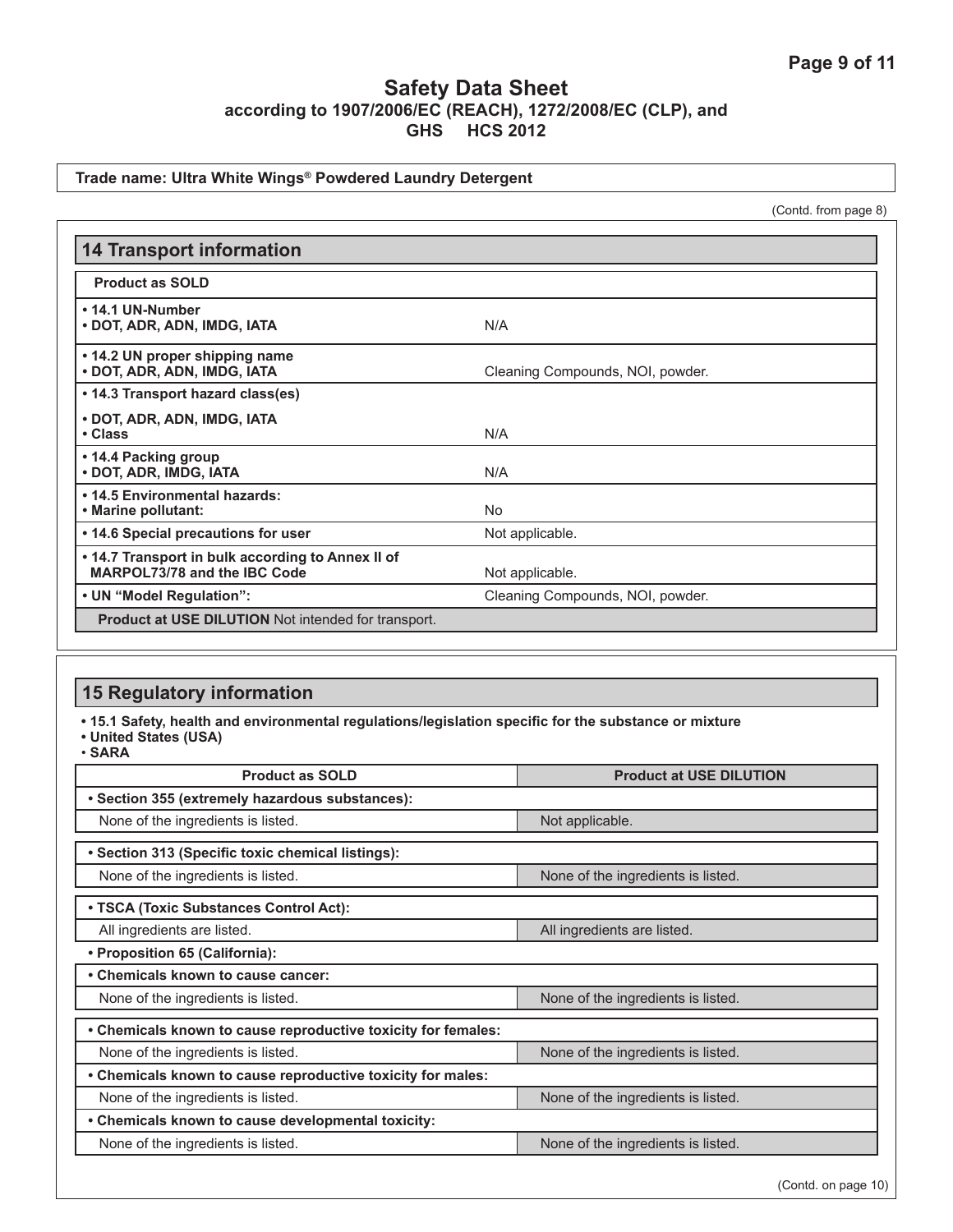|                             |                                                                    |   | (Contd. from page 9)               |
|-----------------------------|--------------------------------------------------------------------|---|------------------------------------|
|                             | <b>Product as SOLD</b>                                             |   | <b>Product at USE DILUTION</b>     |
| • Carcinogenic Categories   |                                                                    |   |                                    |
|                             | • EPA (Environmental Protection Agency)                            |   |                                    |
|                             | None of the ingredients is listed.                                 |   | None of the ingredients is listed. |
|                             | • IARC (International Agency for Research on Cancer)               |   |                                    |
| 1318-02-1                   | Zeolite                                                            | 3 | Not applicable.                    |
|                             | . TLV (Threshold Limit Value established by ACGIH)                 |   |                                    |
|                             | None of the ingredients is listed.                                 |   | None of the ingredients is listed. |
|                             | . NIOSH-Ca (National Institute for Occupational Safety and Health) |   |                                    |
|                             | None of the ingredients is listed.                                 |   | None of the ingredients is listed. |
|                             | • OSHA-Ca (Occupational Safety & Health Administration)            |   |                                    |
|                             | None of the ingredients is listed.                                 |   | None of the ingredients is listed. |
| • Canada                    |                                                                    |   |                                    |
|                             | • Canadian Domestic Substances List (DSL)                          |   |                                    |
| All ingredients are listed. |                                                                    |   | All ingredients are listed.        |
|                             | • Canadian Ingredient Disclosure list (limit 0.1%)                 |   |                                    |
|                             | None of the ingredients is listed.                                 |   | None of the ingredients is listed. |
|                             | • Canadian Ingredient Disclosure list (limit 1%)                   |   |                                    |
| 497-19-8                    | Sodium Carbonate                                                   |   | Not applicable.                    |
| 6834-92-0                   | disodium metasilicate                                              |   | Not applicable.                    |

|                                                                                                                                                                                                           | <b>16 Other information</b>                                                                                                                                                                                                    |  |  |  |
|-----------------------------------------------------------------------------------------------------------------------------------------------------------------------------------------------------------|--------------------------------------------------------------------------------------------------------------------------------------------------------------------------------------------------------------------------------|--|--|--|
| This information is based on our present knowledge. However, this shall not constitute a guarantee for any specific product<br>features and shall not establish a legally valid contractual relationship. |                                                                                                                                                                                                                                |  |  |  |
| • Relevant phrases<br>H302<br>H312<br>H314<br>H318<br>H319<br>H332<br>H335                                                                                                                                | Harmful if swallowed.<br>Harmful in contact with skin.<br>Causes severe skin burns and eye damage.<br>Causes serious eye damage.<br>Causes serious eye irritation.<br>Harmful if inhaled.<br>May cause respiratory irritation. |  |  |  |
| R20/21<br>R34<br>R <sub>36</sub><br>R36/38<br>R37<br>R38<br>R41                                                                                                                                           | Harmful by inhalation and in contact with skin.<br>Causes burns.<br>Irritating to eyes.<br>Irritating to eyes and skin.<br>Irritating to respiratory system.<br>Irritating to skin.<br>Risk of serious damage to eyes.         |  |  |  |
|                                                                                                                                                                                                           | (Contd. on page 11)                                                                                                                                                                                                            |  |  |  |